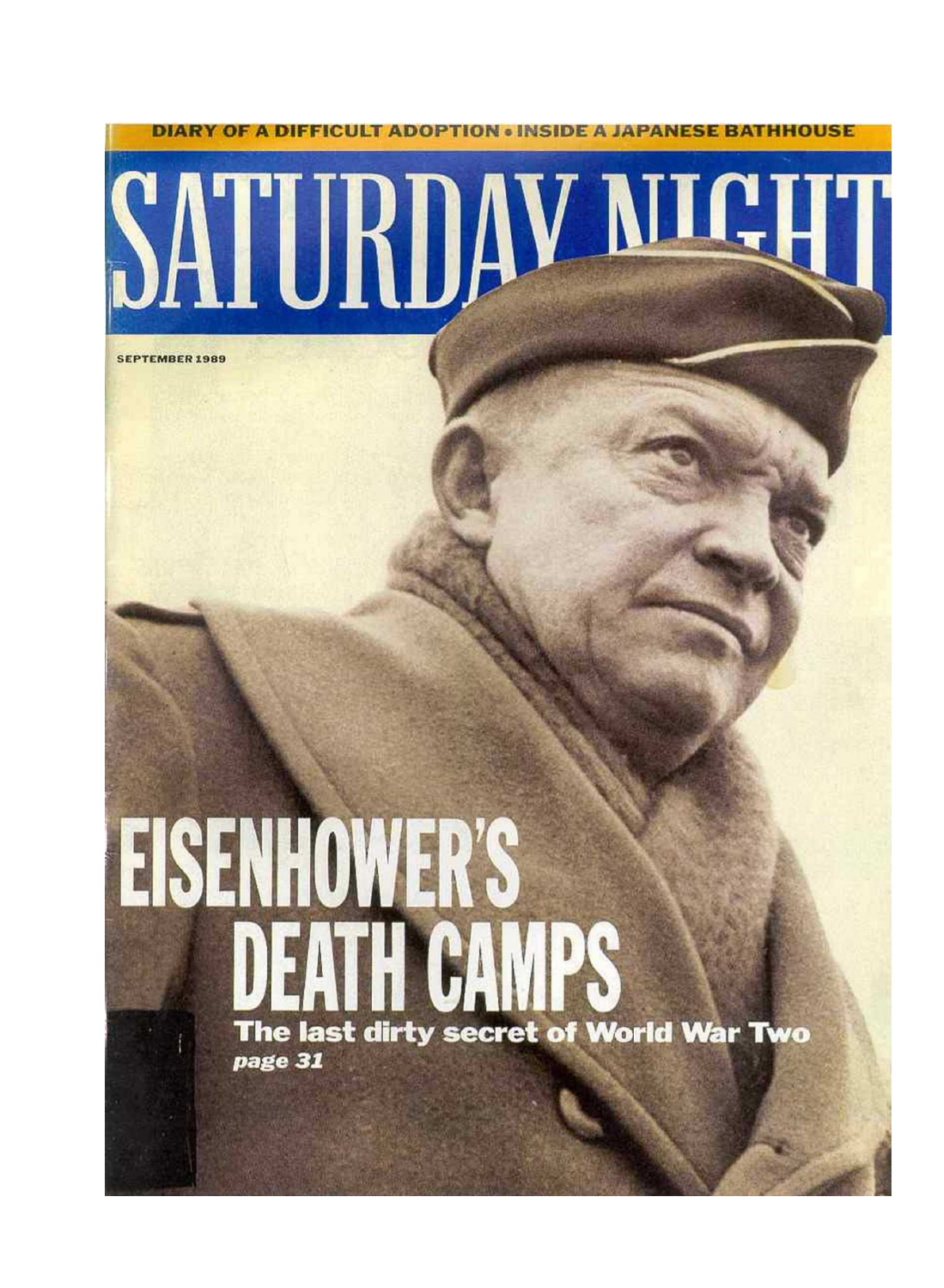# SATURDAY NIGHT

THE LAST Y SECR OF WORLD WAR I WU **Call it callousness, call it reprisal, call it a policy of hostile neglect: a million Germans taken prisoner by Eisenhower's armies died in** captivity *after* the surrender.

*In the spring of 1945, Adolf Hitler's lapse, ground between the Red Army, advancing westward towards Berlin, and the American, British, and Canadian armies, under the overall command of General Dwight Eisenhower, moving eastward over the Rhine. Since the D-Day landings in Normandy the ders were already trying to negotiate local surrenders. Other units, though, continued to obey Hitler's orders to fight to the last man. Most systems, including transport, had broken down, and civilians in panic flight from the advancing Russians roamed at large.* 

*Third Reich was on the brink of col*-us, awaiting the appropriate time to jump up with their previous June, the western Allies had nothing about their treatment survives in the archives in Ottawa or won back France and the Low Coun- London, but some skimpy evidence from the International Com*tries, and some* Wehrmacht *comman*-mittee of the Red Cross, the armies concerned, and the prisoners "**H**ungry and frightened, lying in grain fields within fifty feet of hands in the air": that's how Captain H. F. McCullough of the 2nd Anti-Tank Regiment of the 2nd Canadian Division described the chaos of the German surrender at the end of the Second World War. In a day and a half, according to Field Marshal Bernard Montgomery, 500,000 Germans surrendered to his 21st Army Group in northern Germany. Soon after V-E Day — May 8, 1945 — the British-Canadian catch totalled more than 2-million. Virtually themselves indicates that almost all continued in fair health. In any case, most were quickly released and sent home, or else transferred to the French to help in the postwar work of reconstruction. (The French army had itself taken fewer than 300,000 prisoners.)

#### BY JAMES BACQUE

Saturday Night / SEPTEMBER 1989 **31**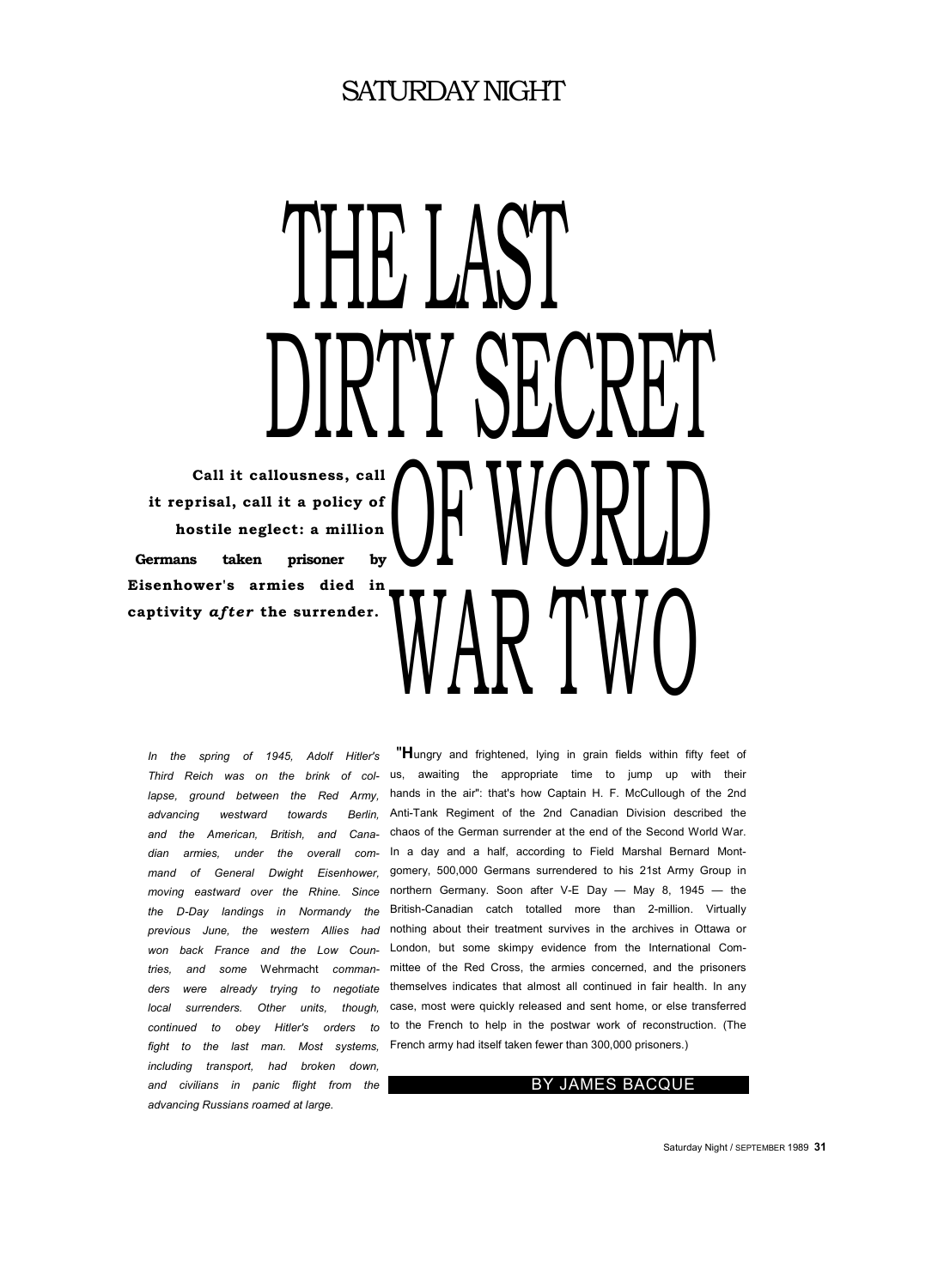Like the British and Canadians, the Americans suddenly faced astounding numbers of surrendering German troops: the final tally of prisoners taken by the U.S. army in Europe (excluding Italy and North Africa) was 5.25 million. But the Americans responded very differently.

Among the early U.S. captives was one Corporal Helmut Liebich, who had been working in an anti-aircraft experimental group at Peenemünde on the Baltic. Liebich was captured by the Americans on April 17,

near Gotha in central Germany. Forty-two years later, he recalled vividly that there were no tents in the Gotha camp, just **barbed-wire** fences around a field soon churned to mud. The prisoners received a small ration of food on the first day but it was then cut in half. In order to get it, they were forced to run a gauntlet. Hunched over they ran between lines of American guards who hit them with sticks as they scurried towards their food. On April 27, they were transferred to the U.S. camp at

Heidesheim farther west, where there was no food at all for days, then very little. Exposed, starved, and thirsty, the men started to die. Liebich saw between ten and thirty bodies a day being dragged out of his section, B, which at first held around 5,200 men. He saw one prisoner beat another to death to get his little piece of bread. One night, when it rained, Liebich saw the sides of the holes in which they were sheltered, dug in soft sandy earth, collapse on men who were too weak to struggle out. They

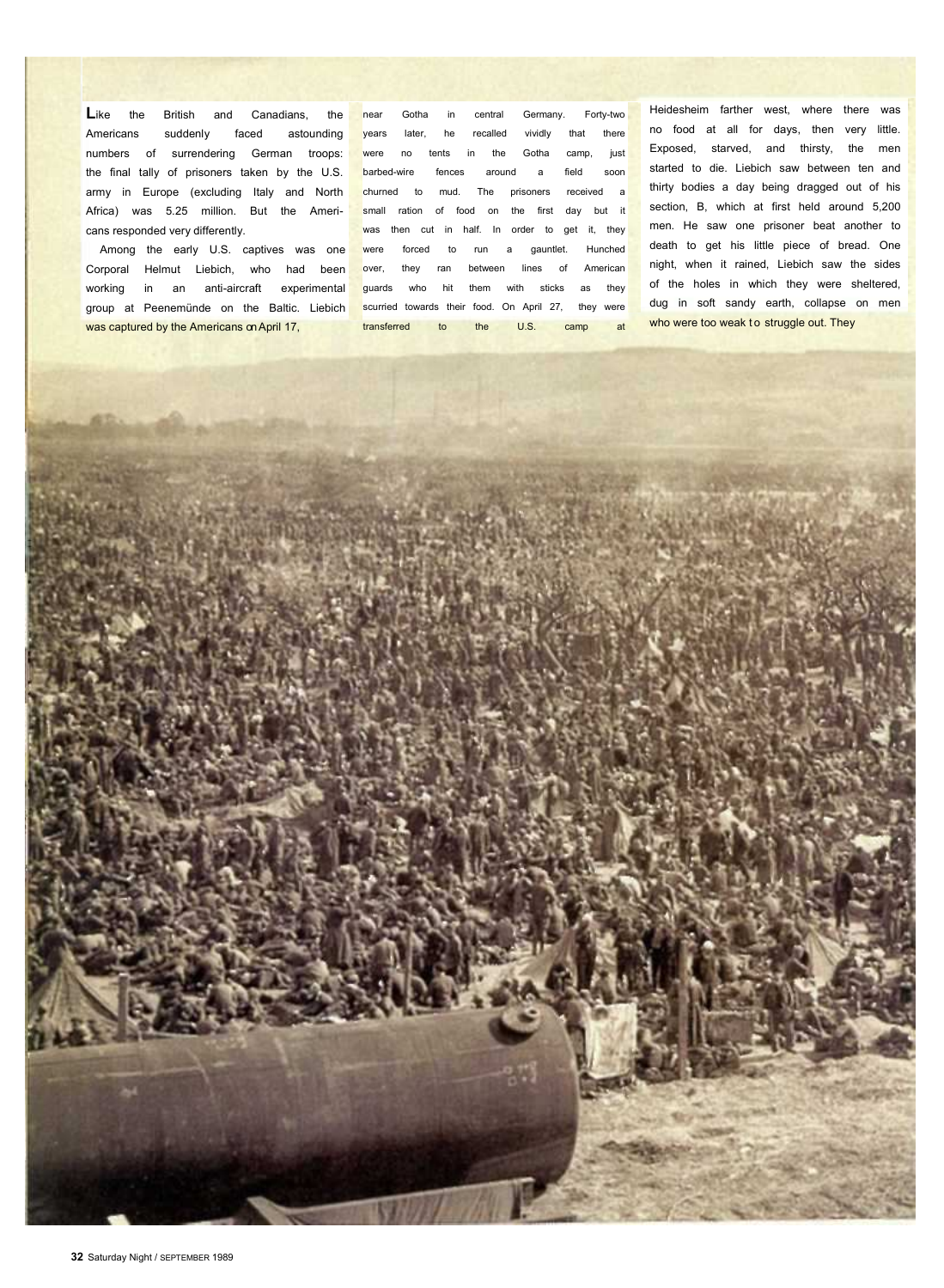believe men could be so cruel to each other. "

the beginning of May. Five days after V-E Day, on May 13, Liebich was transferred to another U. S. POW camp, at Bingen-on bridges to smash stones down on the Rüdesheim in the Rhineland near Bad heads of the prisoners. Sometimes the Kreuznach, where he was told that the prisoners numbered somewhere between 200,000 and 400,000, all without shelter, After three nights, his fellow prisoners food, water, medicine, or sufficient space.

smothered before anyone could get to them. Soon he fell sick with dysentery and ty- Rheinberg, near the border with the Liebich sat down and wept. "I could hardly phus. He was moved again, semiconscious Netherlands, againwithoutshelterorfood. Typhus broke out in Heidesheim about car with about sixty other prisoners: northand delirious, in an open-topped railway west down the Rhine, with a detour through Holland, where the Dutch stood American guards fired warning shots near the Dutch to keep them off. Sometimes not. helped him stagger into the huge camp at

When a little food finally did arrive, it was rotten. In none of the four camps had Liebich seen any shelter for the prisoners. The death rate in the U. S. Rhineland camps at this point, according to surviving data

**A German newspaper,** *Rhein-Zeitung,* **has identified this uncaptioned U. S. Army photograph of German POWs as: camp at Sinzig-Remagen, Spring, 1945.**



*Photograph: U.S. Army Archives*

Saturday Night / SEPTEMBER 1989 **33**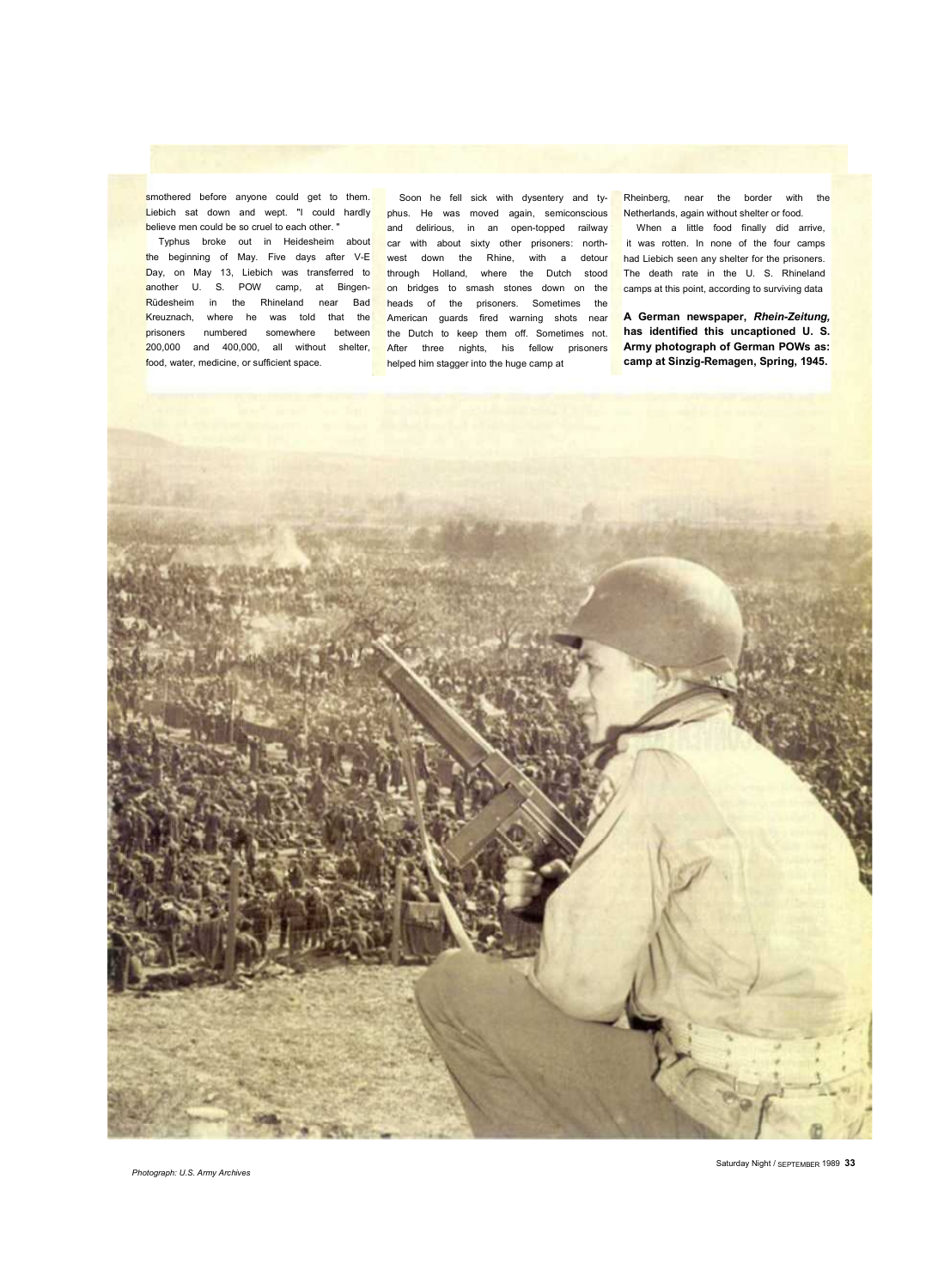from a medical survey, was about thirty per cent per year. A normal death rate for a civilian population in 1945 was between one and two per cent.

One day in June, through the hallucinations of his fever, Liebich saw "the Tommies" coming into the camp. The British had taken over Rheinberg, and that probably saved his life. At this point, Liebich, who is five-foot-ten, weighed 96.8 pounds.

According to stories told to this day by other ex-prisoners of Rheinberg, the last act of the Americans before the British took over the camp was to bulldoze one section

**E**ISENHOWER HIMSELF SIGNED THE REQUEST TO CREATE A PRISONER CATEGORY NOT COVERED BY THE GENEVA CONVENTION

level while there were still living men in their holes in the ground.

Under the Geneva Convention, three important rights are guaranteed prisoners of war: that they will be fed and sheltered to the same standard as base or depot troops of visited by delegates of the International "Eisenhower" Protecting Power. (In the case of Germany, "no shelter or other comforts.... " as the government disintegrated in the closdesignated the protecting power).

In fact, German prisoners taken by the ties. Army headquarters at SHAEF: Headquarters, Allied Expeditionary General Dwight Eisenhower was supreme commander of SHAEF Allied armies in north western Europe forces in the European theatre. He was the supply lists by accident in England it

**34** Saturday Night / SEPTEMBER 1989.

subject to the Combined Chiefs of Staff was not noticed for three months. In addi-(CCS) of Britain and the U. S., to the U. S. tion, the International Committee of the Joint Chief of Staff (JCS), and to the policy of the U. S. Government, but in the absence storage in Switzerland. When it tried to of explicit directives — to the contrary or otherwise — ultimate responsibility for the treatment of the German prisoners in turned the American hands lies with him.

"**G**od, I hate the Germans," Eisenhower wrote to his wife, Mamie, in September, side that the policy of deprivation was car-1944. Earlier, in front of the British ambassador to Washington, he had said that all the 3,500 or so officers of the German General Staff should be "exterminated."

In March, 1945, a message to the Combined Chiefs of Staffs signed and initialled by Eisenhower recommended creating a new class of prisoners — Disarmed Enemy "Rhine Meadow" camps, opened by the Forces, or DEFs — who, unlike Geneva-de-Americans in mid-April, there were no fined prisoners of war, would not be fed by guard towers, tents, buildings, cooking fathe army after the surrender of Germany. This would be a direct breach of the Geneva Convention. The message, dated 10, argues in part: "The additional maintenance commitment entailed by declaring the German Armed Forces priosners [sic] of war which would necessitate the provision and a half days, we had no water at all. We of rations on a scale equal to that of base would drink our own urine... " troops would prove far beyond the capacity of the Allies even if all German sources were at his request) had just turned eighteen in tapped." It ends: "Your approval is re-hospital when the Americans walked into quested. Existing plans have been prepared upon this basis."

On April 26, 1945, the Combined Chiefs approved the DEF status for prisoners of war in American hands only; the British members had refused to accept the American plan for their own prisoners. The Combined Chiefs stipulated that the status of disarmed German troops be kept secret.

the Capturing Power; that they can send tlejohn, had already twice reduced rations to and receive mail; and that they will be prisoners and a SHAEF message signed Committee of the Red Cross (ICRC) who George Marshall, the U. S. Army chief of will report in secret on their treatment to a staff, that the prisoner pens would provide By that time, Eisenhower's quartermaster general at SHAEF, General Robert Lithad reported to General

ing stages of the war, Switzerland had been was more than enough material stockpiled U. S. Army at the end of the Second World eral Everett Hughes, had visited the huge War were denied these and most other supply dumps at Naples and Marseille and rights by a series of specific decisions and reported: "More stocks than we can ever directives stemming mainly from U. S. use. Stretch as far as eye can see." Food and the commanding general of the U. S. a whole warehouseful was dropped from The problem was not supplies. There in Europe to construct prison-camp facili-Eisenhower's special assistant, Gen-Supreme should not have been a problem, either. In Force. the U. S.. wheat and corn surpluses were both higher than they had ever been, and there - all the was a record crop of potatoes. The army itself had so much food in reserve that when

Red Cross had over 100,000 tons of food in send two trainloads of this to the American sector of Germany, U. S. Army officers trains back, saying their warehouses were already overflowing with ICRC food which they had never distributed.

Nonetheless it was through the supply ried out. Water, food, tents, space,  $medicine$   $-$  everything necessary prisoners was kept fatally scarce. Camp Rheinberg, where Corporal Liebich would fetch up in mid-May, shivering with dysentery and typhus, had no food at all when it was opened on April 17. As in the other big cilities, water, latrines, or food.

George Weiss, a tank repairman who March now lives in Toronto, recalls of his camp on the Rhine: "All night we had to sit up jammed against each other. But the lack of water was the worst thing of all. For three

> Private Heinz T. (his surname is withheld his ward on April 18. He and all his fellow patients were taken out to the camp at Bad Kreuznach in the Rhineland, which already held several hundred thousand prisoners. Heinz was wearing only a pair of shorts, shoes and a shirt.

> Heinz was far from the youngest in the camp, which also held thousands of displaced German civilians. There were children as young as six among the prisoners, as well as pregnant women, and men over sixty. At the beginning, when trees still grew in the camp, some men managed to cut off limbs to build a fire. The guards ordered the fire put out. In many of the enclosures, it was forbidden to dig holes in the ground for shelter. "All we had to eat was grass," Heinz remembers.

> Charles von Luttichau was convalescing at home when he decided to surrender voluntarily to U. S. troops about to occupy his house. He was taken to Camp Kripp, on the Rhine near Remagen.

> "We were kept in crowded barbed-wire cages in the open with scarcely any food,"

> **The POW camps clustered all along the Rhine mark the final successful Allied thrust into Germany. The U. S. Army officially took 5.25 million prisoners.**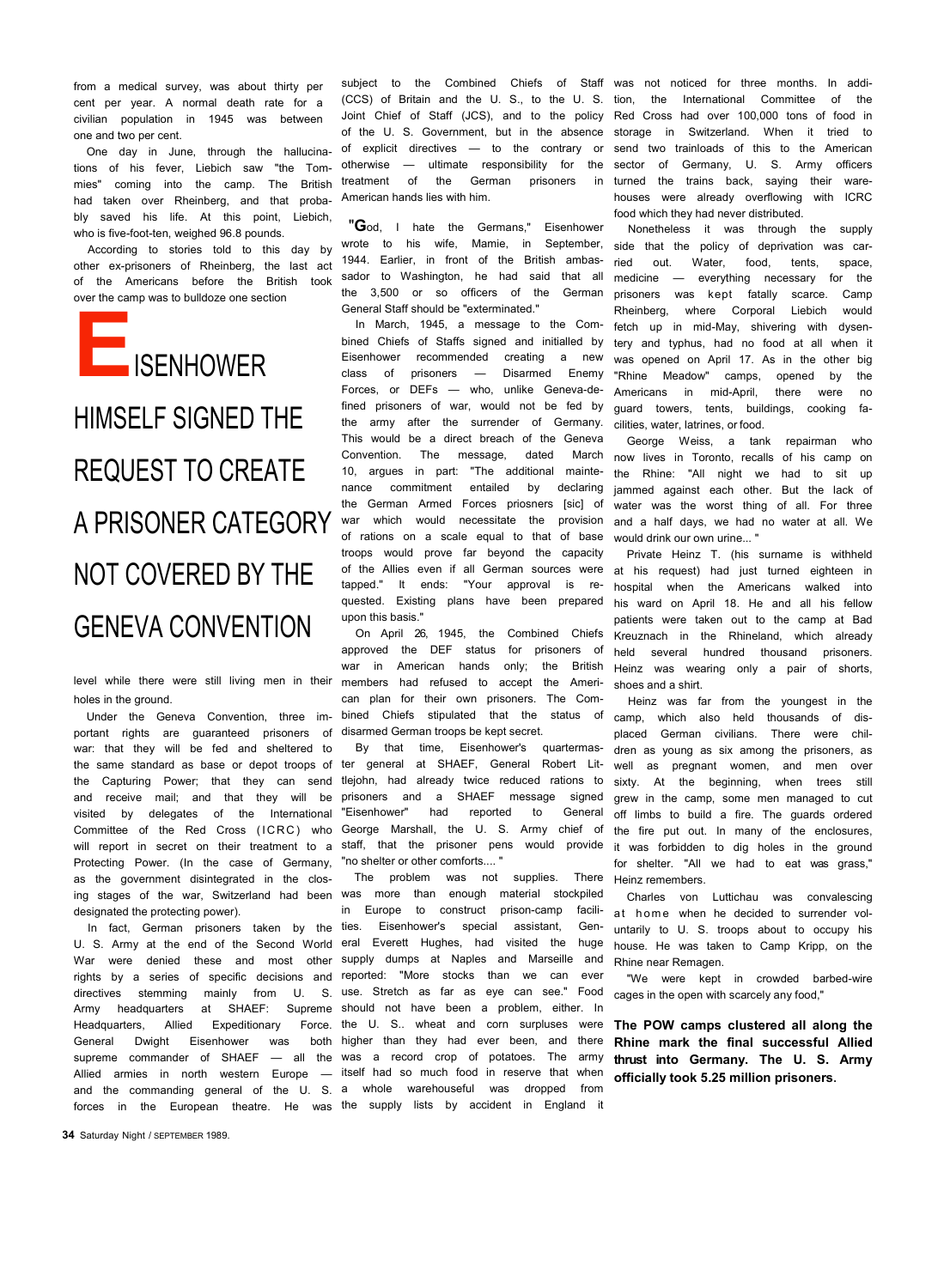

MAIN ALLIED CAMPS IN FRANCE AND BELGIUM

[See end of this document for searchable text version of this table.]

#### MAIN ALLIED CAMPS IN GERMANY

[See end of this document for searchable text version of this table.]

| 1 Barin                            | 13 Mars road Uct av     | 26 Grana                 | 17 Hike le Francois   |  |
|------------------------------------|-------------------------|--------------------------|-----------------------|--|
| 2 flame                            | 14. Aminosan            | 28 Les Sabhai-Partes     | 28 Still, Grend under |  |
| 3 AUSSe                            | 15 Baunyes              | 22 Castres               | 1314.050              |  |
| If Cherucien                       | 16 Sachac               | 28 Le Venier) il Americ  | 40 Branktik           |  |
| 5 DVICe Busin                      | 17 St. Midaro en Julian | 29 Ferraal fest          | 41 Sarrobuyet         |  |
| <b>C Alexand</b>                   | 16 Genzauprauer         | 30 Marvelle              | 42 Surralbo           |  |
| 7 Trouves                          | 19 Andernas             | 31 Англия                | 43 Detri schr         |  |
| <b>&amp; Evropt</b>                | 23 Osing majne          | 32 Mallybeau & St. Lacis | 44 微微区<br>45 Stewart  |  |
| 9 Сканопрта                        | 21 Pears                | 33 Cold Inc.             |                       |  |
| 10 Orleans                         | 22 Labourneview         |                          | 49 Erleval            |  |
| 11 Transactors Plas-<br>23 Bagasir |                         | 33 Hereinan le Children  | 47 Mars               |  |
| 12 Millstown                       | 24 Haymour Bevery       | This ally to Came        | 48 Oxtons             |  |

| I Earl frit a            |
|--------------------------|
| 2 Ramokumg               |
| 3 Wickcad Times          |
| 多发病汗                     |
| <b>BRUINER</b> CH        |
| П БУИРИ.                 |
| 7 Bratistriania          |
| B Andermach              |
| S Davidabiliti           |
| III Sontskaler           |
| 11 Bangan & Dinterstream |
| 12 leaps scars           |

25 Landslow 26 Planetar 27 Baban tassar 19 Bad Krescauch 18 Bud Alifey 79 Gelke 39 Minster 31 Browns 32 hwich

13 Hochesl view

14 Bet askers

TG Manufacin

17 Wordning

16 bolbom

19 New Story

21 Ingelated:

22 Regendeury 23 Ang daing

24 Олены

70 Вигдэн

Saturday Night / SEPTEMBER 1989 **35**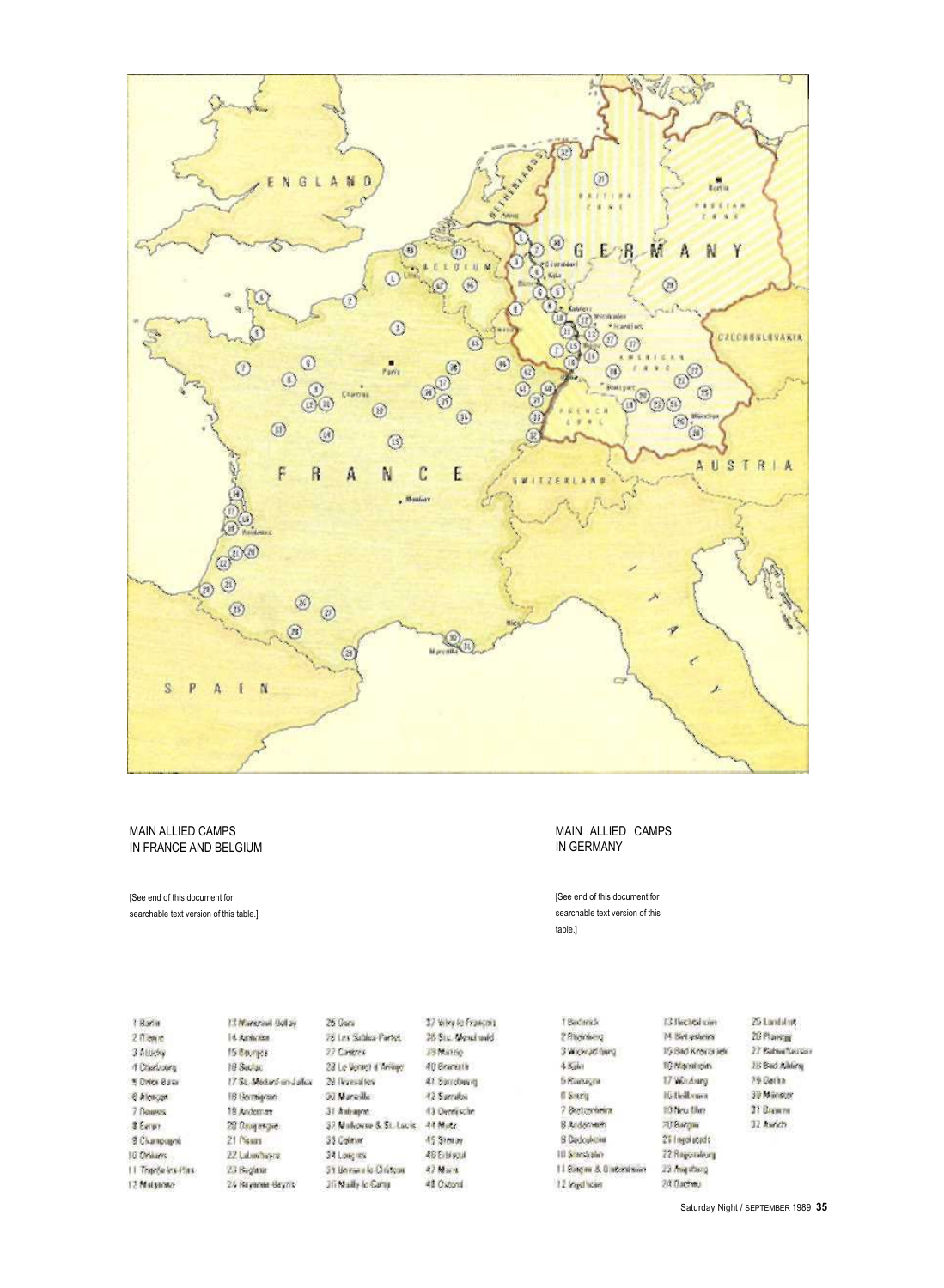he recalled recently. "More than half the days we had no food at all. On the rest, we got a little K ration. I could see from the package that they were giving us one-tenth of the rations that they issued to their own m e n . . . I complained to the American camp commander that he was breaking the Geneva Convention, but he just said, 'Forget the Convention. You haven't any rights'. "The latrines were just logs flung over ditches next to the barbed-wire fences. Because of illness, the men had to defecate on the ground. Soon, many of us were too week to take off our trousers first. So our

**WORK CREWS REMOVED DOG TAGS, STRIPPED THE BODIES, AND STACKED THEM IN LAYERS INTERBEDDED WITH QUICKLIME**

clothing was infected, and so was the mud where we had to walk and sit and lie down. In these conditions, our men very soon started to die. Within a few days, some of the men who had gone healthy into the camp were dead. I saw our men dragging many bodies to the gate of the camp, where they were thrown loose on top of each other onto trucks, which took them away." Von Luttichau's mother was American and he later emigrated to Washington, D. C., where he became a historian and wrote a military history for the U. S. Army. He was in the Kripp camp for about three months

Wolfgang Iff, who was imprisoned at Rheinburg and still lives in Germany, reports that, in his subsection of perhaps 10,000 prisoners, thirty to forty bodies were dragged out every day. A member of the burial work party, Iff says he helped haul the dead from his cage out to the gate of the camp, where the bodies were carried by wheelbarrow to several big steel garages. There Iff and his men stripped the corpses of clothing, snapped off half of each aluminum dog tag, spread the bodies in Iayers of fifteen to twenty, with ten shovelfuls of

quicklime over each layer till they were stacked a metre high, placed the personal effects in a bag for the Americans, then left. Some of the corpses were dead of gangrene following frostbite. (It was an unusually wet, cold spring.) A dozen or more others had grown too weak to cling to the log flung across the ditch for a latrine, and had fallen off and drowned.

The conditions in the American camps along the Rhine in Iate April were observed by two colonels in the U. S. Army Medical Corps, James Mason and Charles Beasley, who described them in a paper published in 1950; "Huddled close together for warmth, behind the barbed wire was a most awesome sight — nearly 100,000 haggard, apathetic, dirty, gaunt, blank-staring men clad in dirty field grey uniforms, and standing ankle-deep in mud.... The German Division Commander reported that men had not eaten for at least two days, and the provision of water was a major problem — yet only 200 yards away was the River Rhine running bankfull."

**O**n May 4, 1945, the first German prisoners of war in U. S. hands were transferred to DEF status. The same day, the U. S. War Department banned mail to or from the prisoners. (When the International Committee of the Red Cross suggested a plan for restoring mail in July, it was rejected.)

On May 8, V-E Day, the German government was abolished and, simultaneously, the U. S. State Department dismissed Switzerland as the protecting power for the German prisoners. (Prime Minister Mackenzie King of Canada protested to the Foreign Office in London the parallel removal of the Swiss as protecting power in British-Canadian camps, but was squelched for his pains.) With this done, the State Department informed the International Committee of the Red Cross that, since there was no protecting power report to, there was no longer any point in visiting the camps.

From then on, prisoners held by the U. S. Army had no access to any impartial observer, nor could they receive food parcels, clothing, or medicines from any relief agency, or letters from their kin.

General George Patton's U. S. Third Army was the only army in the whole European theatre to free significant numbers of captives during May, saving many of them from probable death. Both Omar Bradley and General J. C. H. Lee, Commander Communications Zone (Com Z) Europe, ordered a release of prisoners within a week of the war's end, but a

 SHAEF order signed "Eisenhower" countermanded them on May 15.

That same day, according to a minute of their meeting, General Eisenhower and Prime Minister Churchill talked about reducing prisoner rations Churchill asked for an agreement on the scale of rations for prisoners, because he would soon have to announce cuts in the British meal ration and wanted to make sure that the prisoners "as far as possible... should be fed on those supplies which we could best spare." Eisenhower replied that he had already "given the matter considerable attention, but was planning to re-examine the whole thing to see "whether or not a further reduction was possible." He told Churchill that POWs had been getting 2,200 calories a day. (The U. S. Army Medical Corps considered 2,150 an absolute minimum subsistence level for sedentary adults living under shelter. U. S. troops were issued 4,000 calories a day). What he did not tell Churchill was that the army was not feeding the DEFs at all, or was feeding them far less than those who still enjoyed prisoner-of-war status.

Rations were reduced again soon after this: a direct cut

was recorded in the Quartermaster Reports. But indirect cuts were taking place as weII. One was the effect of extraordinary gaps between prisoner strength as given on the ration lists and official "on hand" counts, the between the on-hand counts and the actual number of prisoners in the camps.

The meticulous General Lee grew so worried about the discrepancies that fired off a challenging cable from his headquarters in Paris to SHAEF headquarters Frankfurt:

"This Headquarters is having considerable difficulty establishing adequate basis for requisitioning rations for prisoners of war currently held in Theater. In response to inquiries from this Headquarters... several varying statements of num-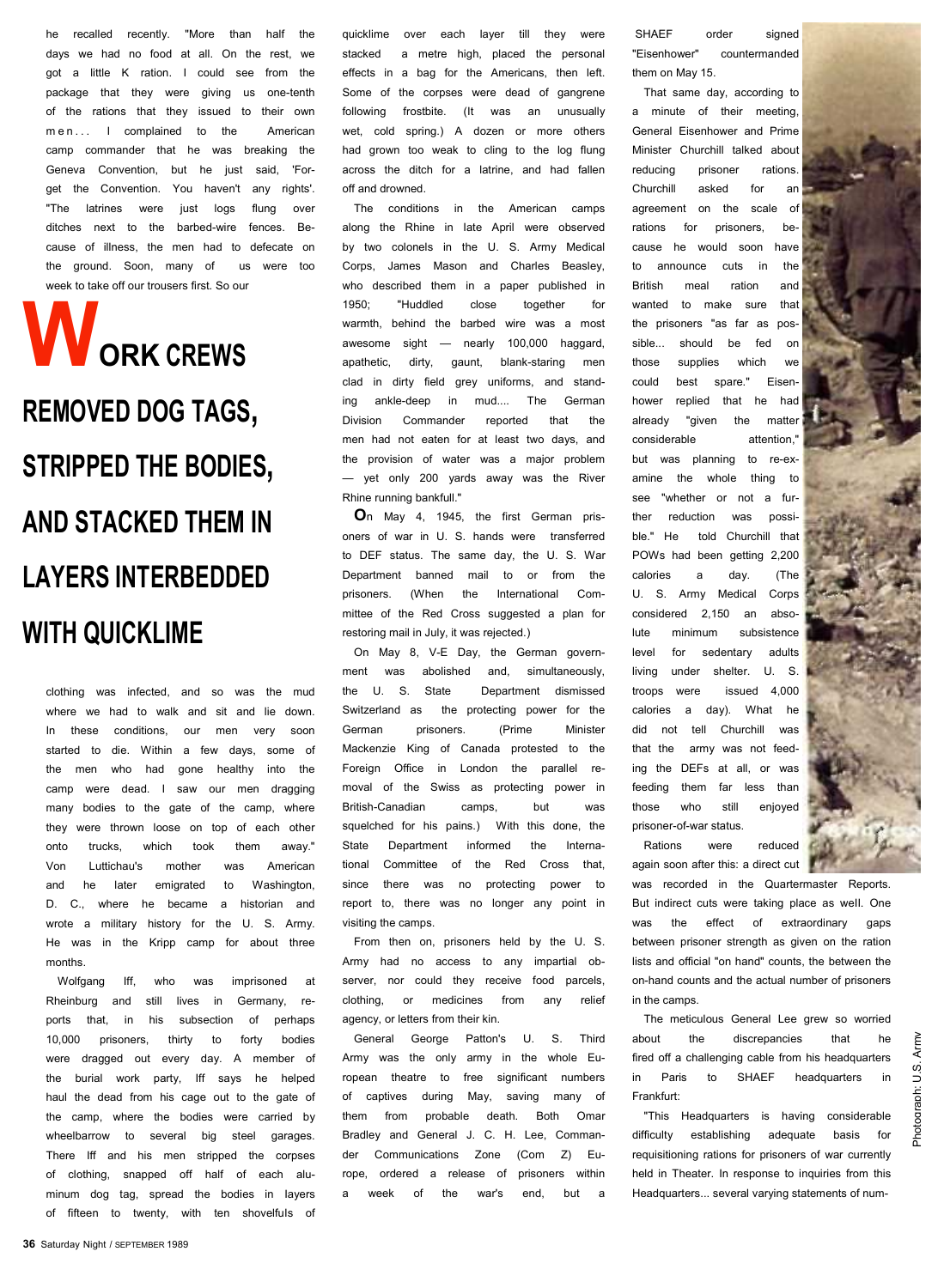

ber of prisoners held in Theater have been published by SHAEF."

He then cites the latest SHAEF statement: "Cable... dated 31 May states 1,890,000 prisoners of war and 1,200,000 disarmed German forces on hand. Best available figures at this Headquarters show prisoners of war in Com Z 910,980, in Com Z transient enclosures 1,002,422 and in Twelfth Army GP 965,135, making a total of 2,878,537 and an additional 1,000,000 disarmed German forces Germany and Austria."

The situation was astounding: Lee was reporting a million more men in the U. S. Army camps in Europe than SHAEF said it had on its books. But he was wrestling with the wind: he had to base his issue of food on the number of prisoners on hand supplied to him by SHAEF G-3 (Operations).

Given the general turmoil, fluctuating and inaccurate tallies were probably inevitable, but more than 1-million captives can actually be seen disappearing between two reports of the Theater Provost Marshal, issued on the same day, June 2. The last in a series of daily reports from the TPM logs 2,870,400 POWS on hand at June 2. The first report of the new weekly series, dated the same day, says that there are only 1,836,000 on hand. At one point in the middle of June, the prisoner strength on the ration list was shown as 1,421,559, while on Lee's and other evidence there were probably almost three times that number.

Spreading the rations thinner was one way to guarantee starvation. Another was accomplished by some strange army book**It was U. S. Army policy to provide "no shelter or other comforts" in the prisoner enclosures: the men lived in holes in the earth which they dug themselves.** 

keeping during June and July. A million prisoners who had been receiving at least some food because of their nominal POW status lost their rights and their food when they were secretly transferred to the DEF status. The shift was made deliberately over many weeks, with careful attention paid to maintaining plausible balances in SHAEF's weekly POW and DEF reports. (The discrepancy between those "shifted" from POW status during the period from June 2 to July 28 and those "received" in the DEF status is only 0.43 per cent. ) The reclassification to DEF did not require any transfer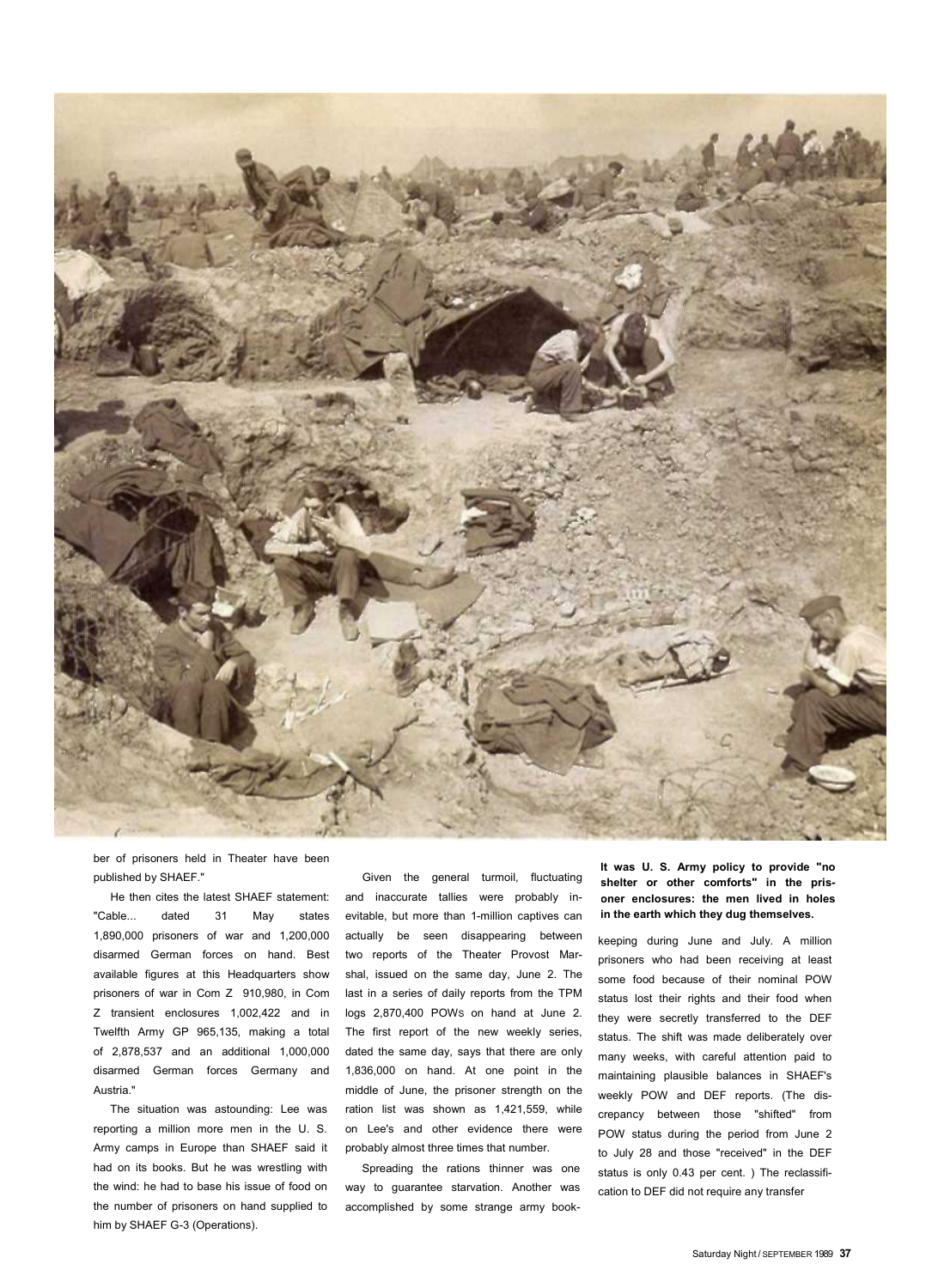of men to new camps, or involve any new organization to get German civilian supplies to them. The men stayed where they were. All that happened was that, by the clatter of a typewriter, their skimpy bit of U. S. Army food was stopped.

The effect of a policy arranged through accountancy and conveyed by winks and nods — without written orders — was first to mystify, then to frustrate, then to exhaust the middle-rank officers who were responsible for POWs. A colonel in the Quartermaster Section of the advance U. S. fighting units wrote a personal plea to Quartermaster General Robert Littlejohn as early as April 27: "Aside from the 750 tons received from Fifteenth Army, no subsistence has been received nor do I expect any. What desirable Class II and IV [rations] we have received has been entirely at the sufferance of the Armies, upon personal appeal and has been insignificant in relation to the demands which are being put upon us by the influx of prisoners of war."

Rumours of conditions in the camps ran through the U. S. army. "Hey, those camps were bad news," said Benedict K. Zobris, a technical sergeant in the Medical Corps. "We were warned to stay as far away as we could." In May and early June of 1945, a team of U. S. Army Medical Corps doctors did survey some of the Rhineland camps, holding just over 30,000 German POWs. Its report is missing from the appropriate section of the National Archives in Washington, but two secondary sources 'reproduce some of the findings. The three main killers were diarrhoea and dysentery (treated as one category), cardiac disease, and pneumonia. But, straining medical terminology, the doctors also recorded deaths from "emaciation" and "exhaustion". And their data revealed death rates eighty times as high as any peacetime norm.

Only 9.7 per cent to fifteen per cent of the prisoners had died of causes clearly associated with lack of food, such as emaciation and dehydration, and "exhaustion." But the other diseases, directly attributable to exposure, overcrowding, filth, and lack of sanitation, were undoubtedly exacerbated by starvation. As the report noted, "Exposure, overcrowding of pens and lack of food and sanitary facilities all contributed to these excessive [death] rates." The data, it must be remembered, were taken from the POW camps, not from the DEF camps.

By the end of May, 1945, more people had already died in the U. S. camps than would die in the atomic blast at Hiroshima.

**O**n June 4, a cable signed "Eisenhower" told Washington that it was "urgently necessary to reduce the number of prisoners at earliest opportunity by discharging all classes of prisoners not likely to be required by Allies. "It is hard to understand what prompted this cable. No reason for it is evident in the massive cable traffic that survives the period in the archives in London, Washington, and Abilene, Kansas. And far from ordering Eisenhower to take or hold on to prisoners, the Combined Chiefs' message of April 26 had urged him not to take in any more after V-E Day, even for labour. Nonetheless more than 2-million DEF's were impounded after May 8.

During June, Germany was partitioned into zones of occupation and in July, 1945, SHAEF was disbanded. Eisenhower, reverting to his single role as U. S. commanding general in Europe, became military governor of the U. S. zone. He continued to keep out Red Cross representatives, and the U. S. Army informed American relief teams that the zone was closed to them. It was closed to all relief shipments as well — until December, 1945, when a slight relaxation came into effect.

Also starting in July, the Americans turned over between 600,000 and 700,000 German captives to the French to help repair damages done to their country during the war. Many of the transferees were in five U. S. camps clustered around Dietersheim, near Mainz, in the section of Germany that had just come under French control. (Most of the rest were in U. S. camps in France. )

On July 10, a French army unit took over Dietersheim and seventeen days later a Captain Julien arrived to assume command. His report survives as part of an army enquiry into a dispute between Julien and his predecessor. In the first camp he entered, he testified to finding muddy ground "peopled with living skeletons", some of whom died as he watched. Others huddled under bits of cardboard which they clutched although the July day was hot. Women lying in holes in the ground stared up at him with hunger oedema bulging their bellies in gross parody of pregnancy; old men with long grey hair watched him feebly; children of six or seven with the raccoon rings of starvation looked at him from lifeless eyes. Two German doctors in the "hospital" were trying to care for the dying on the ground under the hot sky, between the marks of the tent that the Americans had taken with them. Julien, who had fought against the Germans with his regiment, the 3ème Régiment de Tirailleurs Algeriens, found himself thinking in horror "This is just like the photographs of Buchenwald and Dachau."

There were 103,500 people in the five camps around Dietersheim and among them Julien's officers counted 32,640 who could do no work at all. These were released immediately. In all, two-thirds of the prisoners taken over by the French that summer from American camps in Germany and in France were useless for reparations labour.

In the camp at Sainte-Marthe, 615 of 700 captives were reported to be unable to work. At Erbiseul near Mons, Belgium, according to a written complaint, twentyfive per cent. of the men received by the French were "déchets" or garbage.

In July and August, as U. S. Quartermaster Littlejohn signalled to Eisenhower in due course, the Army food reserves in Europe grew by thirty-nine per cent.

On August 4, a one-sentence order signed "Eisenhower" condemned all prisoners of war still on hand in the U. S. camps to DEF status. "Effective immediately all members of the German forces held in U. S. custody in the American zone of occupation in GERMANY will be considered as disarmed enemy forces and not as having the status of prisoners of war." No reason was given. Surviving weekly tallies suggest the dual classification was preserved, but, for the POWs now being treated as DEFs, the death rate quadrupled within a few weeks, from .2 per cent per week to .8 per cent.

Longtime DEFs were dying at nearly five times that rate. The official "Weekly PW & DEF Report" for the week ending September 8, 1945, still exists in the U. S. National Archives in Washington. It shows an aggregate of 1,056,482 prisoners being held by the U. S. Army in the European theatre, of whom about two-thirds are identified as POW's. The other third — 363,587 men are DEFs. During that one week, 13,051 of them died.

In November, 1945, General Eisenhower succeeded George Marshall as U. S. Army chief of staff and returned to the U. S. In January, 1946, the camps still held significant numbers of captives but the U. S. had wound down its prisoner holdings almost to zero by the end of 1946. The French continued holding hundreds of thousands through 1946, but gradually reduced the number to nothing by about 1949. During the 1950s, most non-record material relating to the U. S. prison camps was destroyed by the Army.

Eisenhower had deplored the Germans' useless defence of the Reich in the last months of the war because of the waste of life. At least ten times as many Germans undoubtedly 800,000, and almost certainly more than 900,000, and quite probably over 1-million — died in the French and American camps as were killed in all the combat on the Western front in northwest Europe from America's entry into the war in 1941 through to April, 1945.

■